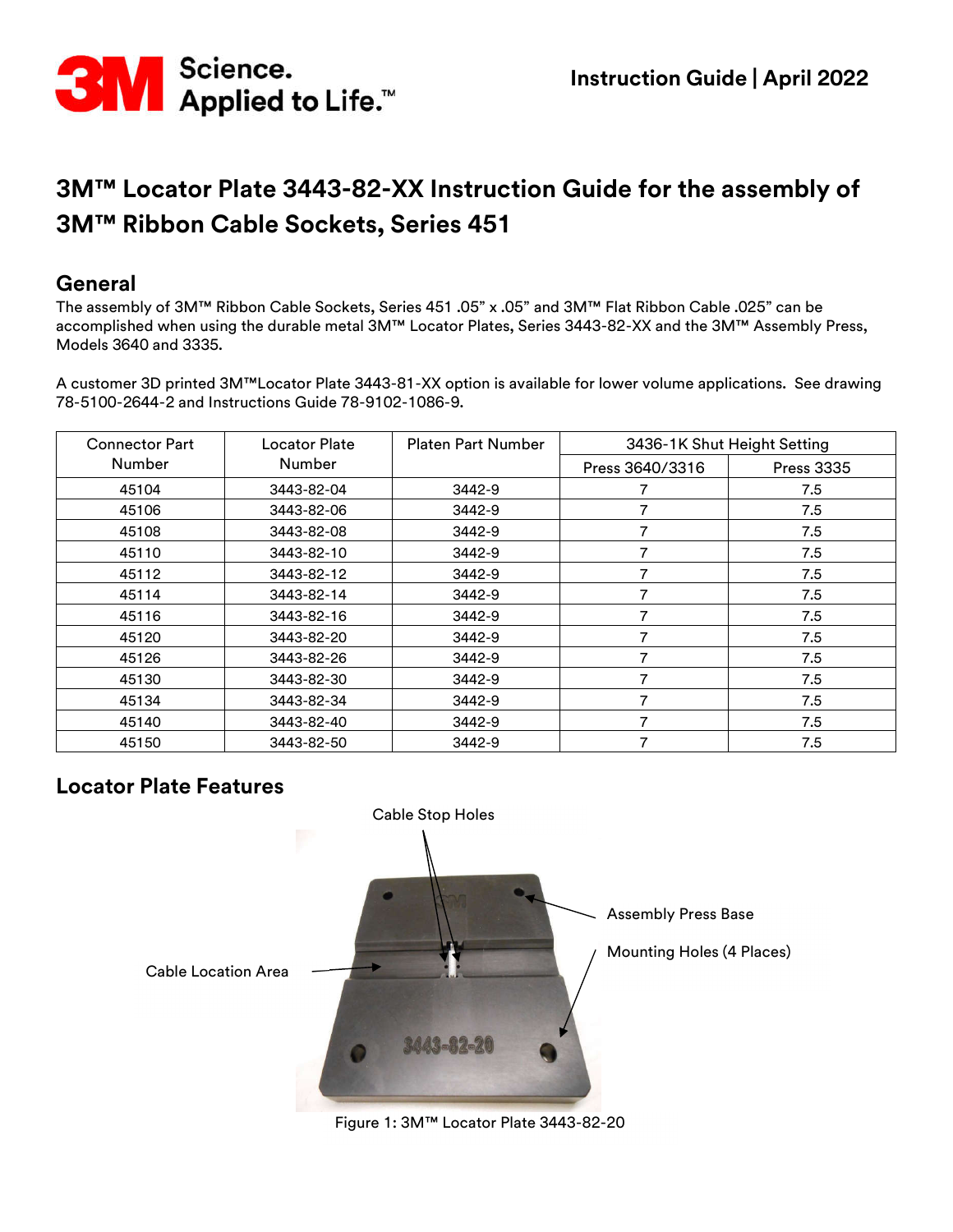## **Procedures for Adjusting the Press Shut Height**

The shut height should be adjusted from the base before the locator plate is put into place. The 3M™ Assembly Presses 3316 and 3640 are adjusted with a knob at the top of the press. The 3M™ Assembly Press 3335 is adjusted with the collar on the press shaft and 3M™ Assembly Press 3830 is self-adjusting.

The shut height adjustment is made from the base of the assembly press without the locator plate or platen in pace. Lower the handle of the press until the handle casting makes contact with the press casting (See Figure 2)

Place the shut height gauge across the press base.



#### Figure 2

Rotate the shut heigh to lower or raise adjustment feature until the bottom of the shaft tightly contacts the desired position on the shut height gauge. (See Figures 3 and 4)



Install the 3M™ Locator Plate and the appropriate platen on the press. The platen should be positioned parallel with the connector body and cover. (See Figure 5)



Figure 5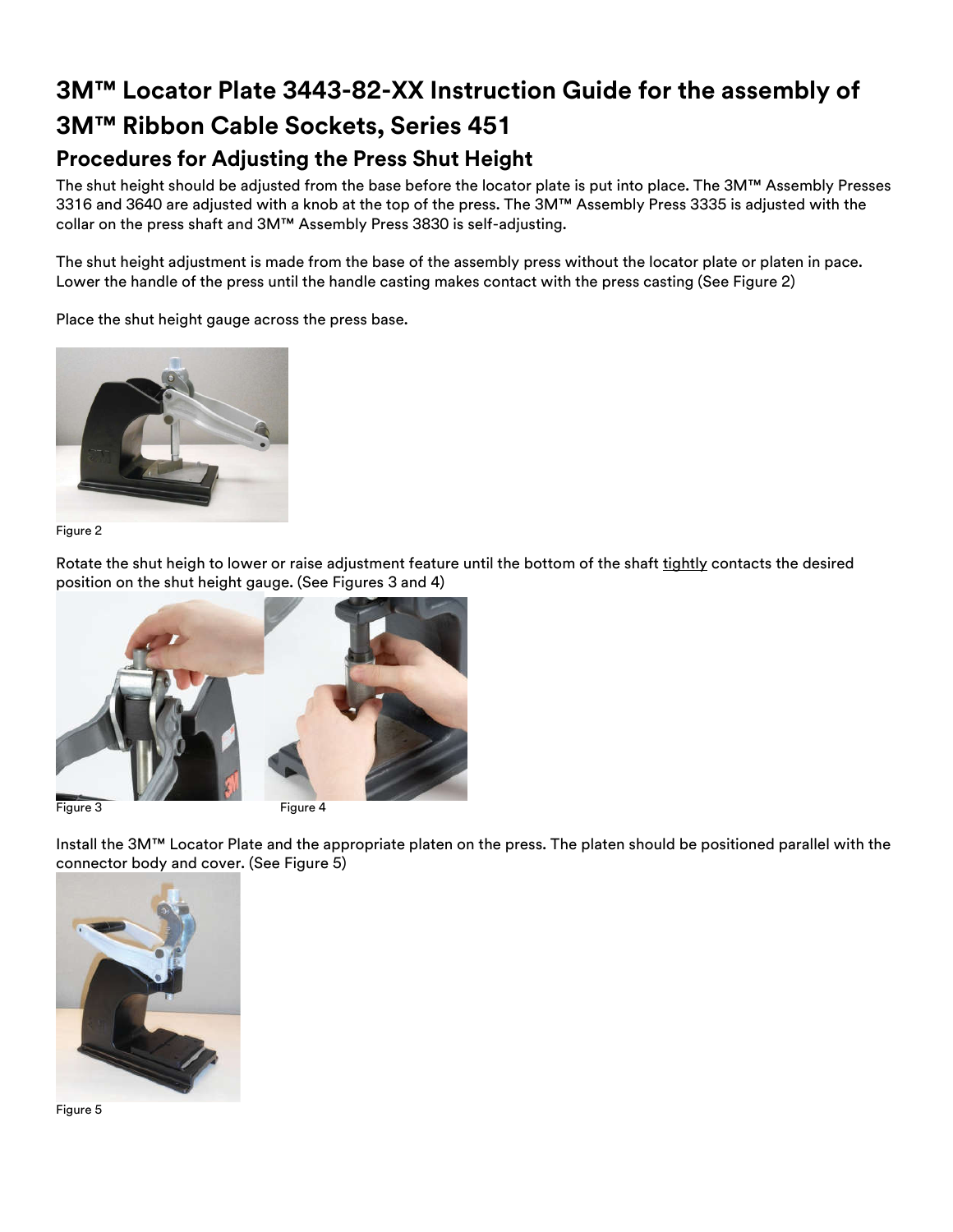## **Procedures for Cable Termination**

Before assembly of the connector can take place, the cable end must be cleanly cut with a sharp blade. The end must be at a 90 degree angle to the length of the cable.

Place the cover into the locator plate. (See Figure 6)





Slide the properly sized ribbon cable onto the cover in the locator plate (See Figure 7). 0.0625" diameter dowel pins can be used in the cable-stop location holes if so desired. Cable-stop location holes are not available on sizes 4, 6, 8 and 10.





Place the socket connector onto the cover over the cable, verifying the pin 1 indicator is in the correct position. (See Figure 8)



Figure 8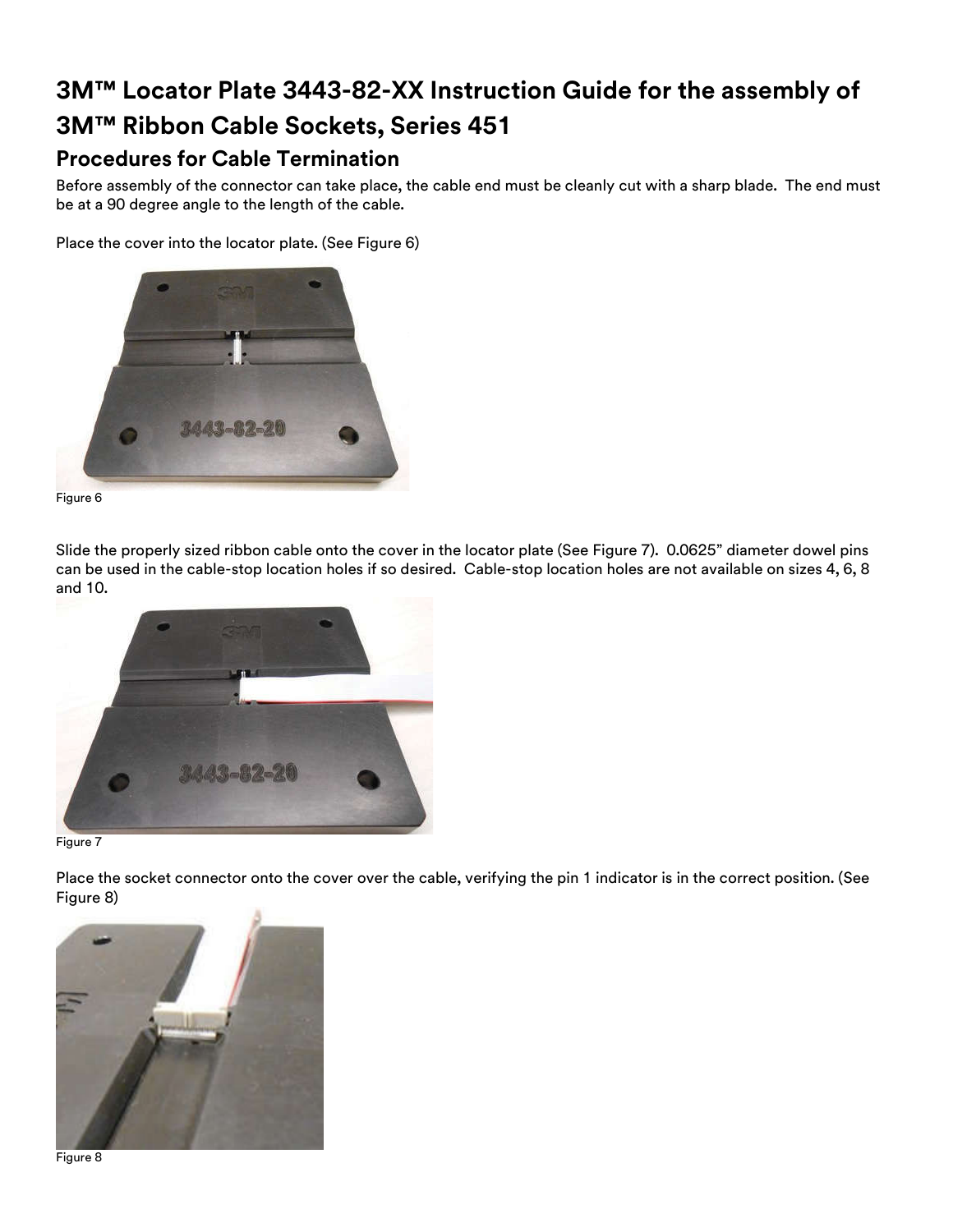Bring the handle of the press down until the IDCs press into cable and the connector fully seats into the cover. (See Figure 9)





Visually inspect termination to ensure that:

- Cover is fully seated and parallel to the body. Cover latches are fully engaged.
- Cable is properly aligned with the cover
- Cover retaining devices on the body are flush with the cover ends (See Figure 10)



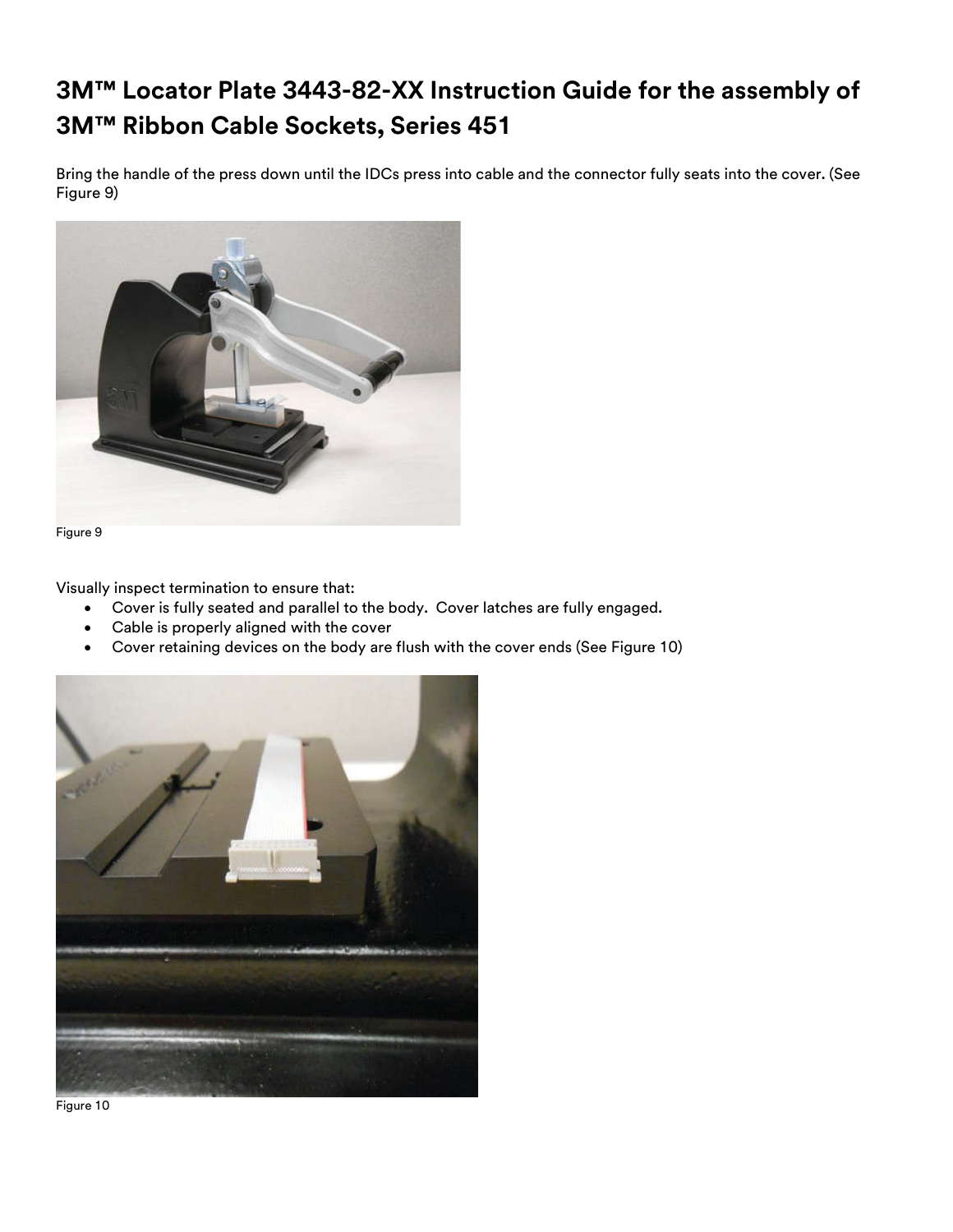## **Strain Relief Attachment**

Fold the cable back over the cover. (See Figure 11)



Figure 11

Place the strain relief in the connector over the cable, sliding the strain relief into the slots of the connector. (See Figure 12)



Figure 12

Press the strain relief down until the strain relief snaps into the correct position on the connector. (See Figure 13)



Figure 13